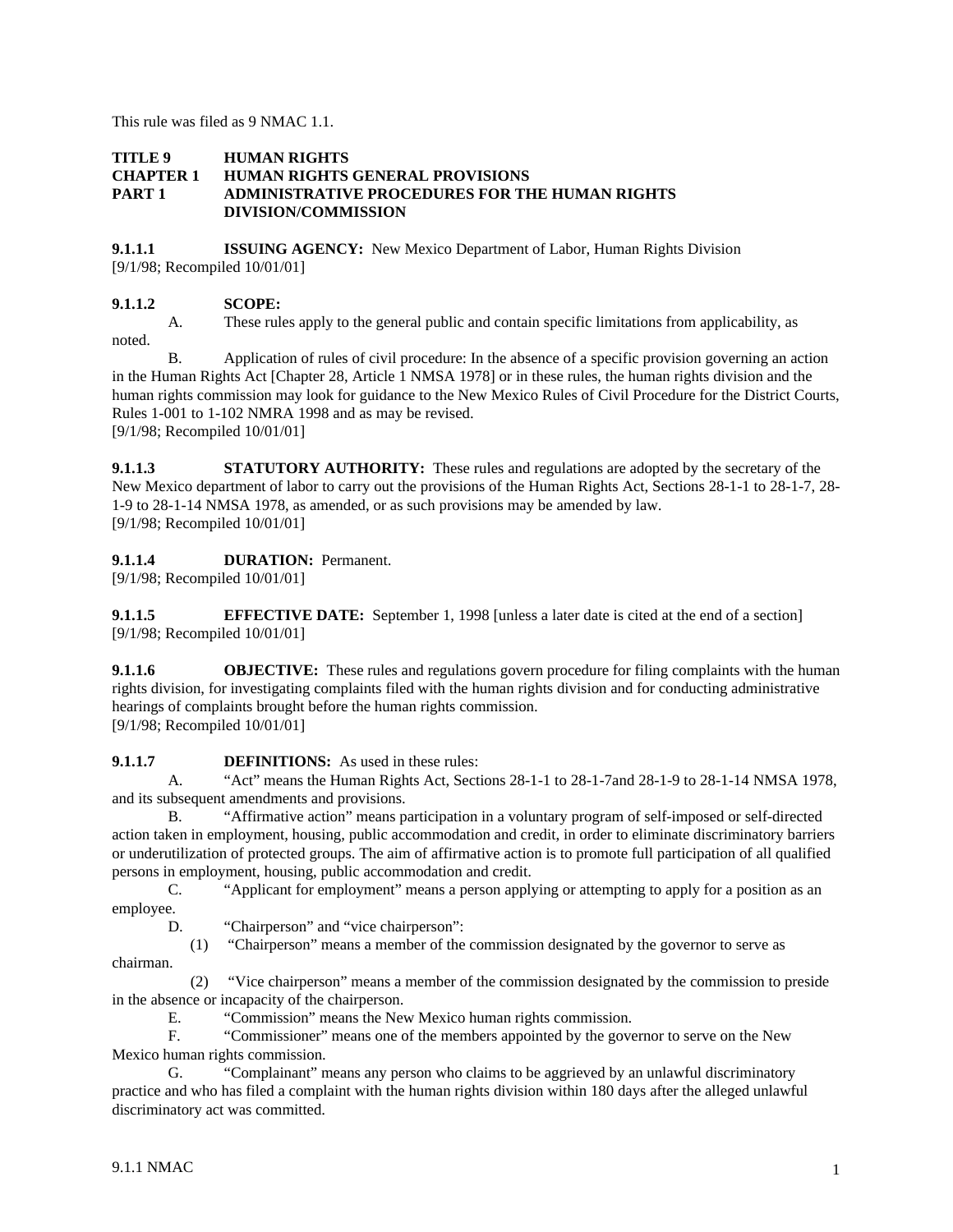H. "Complaint" and "commission complaint":

 (1) "Complaint" means a perfected charge of discrimination signed by the complainant on an HRD charge of discrimination form, on an EEOC Form 5 or on such other form as may be deemed acceptable to the human rights division. A charge signed by the complainant is perfected when it is received and date-stamped by the human rights division, indicating the date of filing with the division.

 (2) "Commission complaint" means a written complaint issued by the commission on behalf of the complainant against the respondent, setting forth the alleged discriminatory practice, the section of the act alleged to have been violated and the relief requested by complainant. The commission complaint is based upon the complaint filed by complainant with the division.

I. "Determination" means a formal decision made by the division director, relating to a complaint filed with the human rights division of the New Mexico department of labor.

J. "Director" means the director of the human rights division of the New Mexico department of labor.

K. "Division" means the human rights division of the New Mexico department of labor.

L. "Employee" means any person in the employ of an employer or an applicant for employment.

M. "Employer" means any person employing four or more persons and any person acting for an employer, including but not limited to, employment agencies.

N. "Employment agency" means any person regularly undertaking, with or without compensation, to procure opportunities to work, or to procure, recruit or refer employees, including an agent of such a person.

O. "Handicapped person" means any person who has a physical or mental handicap as "physical or mental handicap" is defined in these rules and in Subsection M of Section 28-1-2 NMSA 1978, as amended.

P. "Hearing clerk" means the person designated by the commission to maintain the official record of the proceedings.

Q. "Hearing officer" means the person conducting a hearing of a matter brought before the commission. A hearing officer may be:

- (1) the presiding commissioner of a three-member commission panel.
- (2) a member of the commission designated by the chairman to act as the hearing officer; or
- (3) a hearing officer employed by the human rights division of the department of labor.

R. "Housing accommodation" means any building or portion of a building which is constructed or is to be constructed, which is used or intended for use as the residence or sleeping place of any individual.

S. "Labor organization" means any organization which exists for the purpose, in whole or in part, of collective bargaining or of dealing with employers concerning grievances, terms or conditions of employment or of other mutual aid or protection in connection with employment.

T. "Major life activities" means functions such as caring for one's self, performing manual tasks, walking, seeing, hearing, speaking, breathing, learning and working, as provided in Subsection N of Section 28-1-2 NMSA 1978, as amended.

U. "Person" means one or more individuals, a partnership, association, organization, corporation, joint venture, legal representative, trustees, receivers or the state and all of its political subdivisions.

V. "Physical or mental handicap" means a physical or mental impairment that substantially limits one or more of an individual's major life activities.

(1) An individual is also considered to be physically or mentally handicapped, if he or she:

(a) has a record of a physical or mental handicap; or

(b) is regarded as having a physical or mental handicap.

 (2) "Has a record of such a handicap" means has a history or recorded classification of having a mental or physical impairment that substantially limits one or more major life activities.

(3) "Is regarded as having a handicap" means:

 (a) having a physical or mental impairment that does not substantially limit major life activities, but being treated by a respondent as having such a limitation.

 (b) having a physical or mental impairment that substantially limits major life activities only as a result of the attitudes of others toward such impairments; or

 (c) having none of the impairments described above, but being treated by a respondent as having such an impairment.

W. "Physical or mental impairment" is defined to include, but is not limited to, any physiological disorder or condition, cosmetic disfigurement or anatomical loss affecting one or more of the following body systems: neurological; musculoskeletal; special sense organs; respiratory, including speech organs; cardiovascular; reproductive; digestive; genitourinary; hemic and lymphatic; skin; endocrine; or any mental or psychological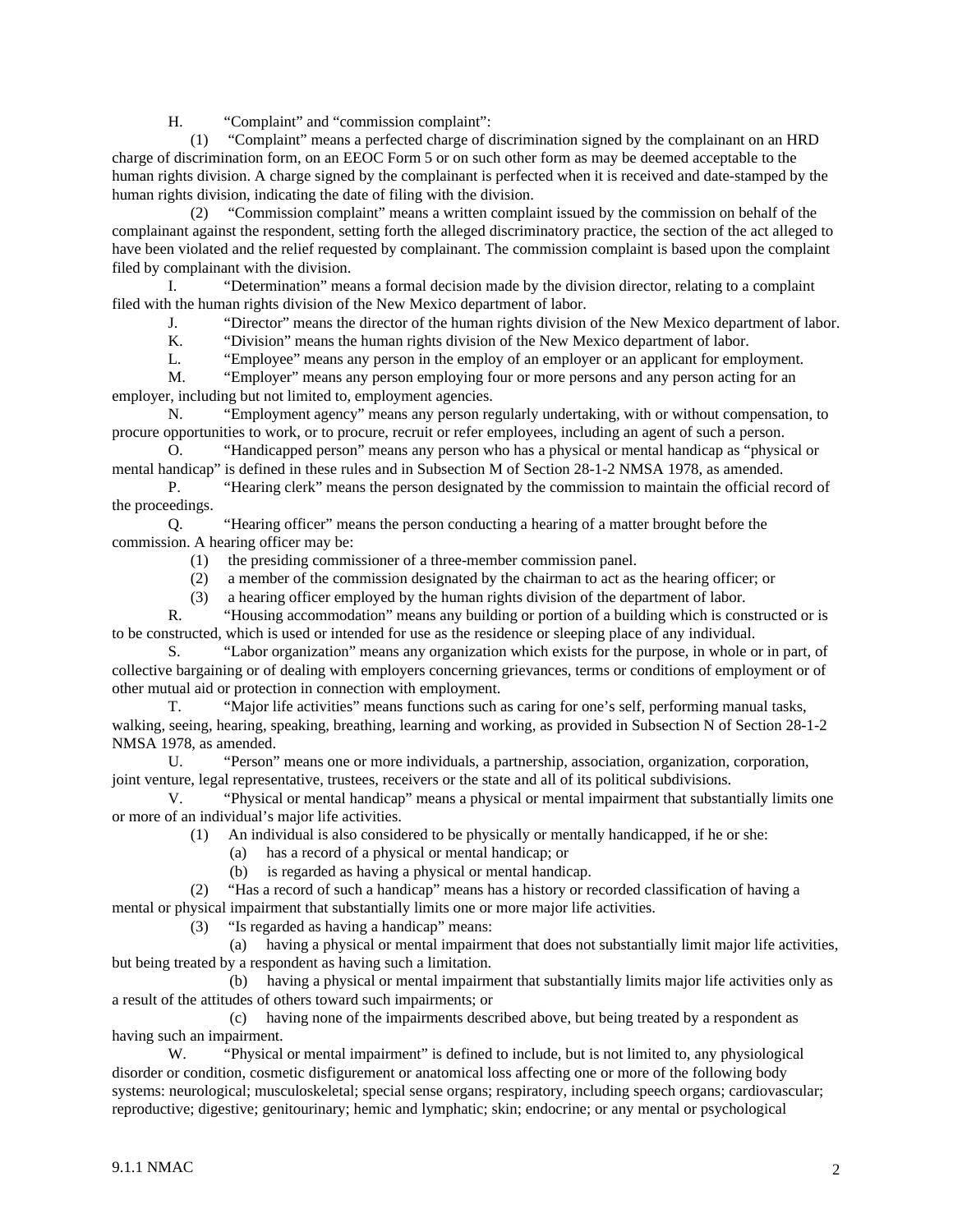disorder, such as mental retardation, organic brain syndrome, emotional or mental illness and specific learning disabilities.

X. "Probable cause" and " no probable cause":

 (1) "Probable cause" means that the allegations in the complaint are supported by evidence providing reasonable grounds to believe an unlawful discriminatory practice occurred, pursuant to the act;

 (2) "No probable cause" means that the allegations in the complaint are not supported by evidence providing reasonable grounds to believe an unlawful discriminatory practice occurred, pursuant to the act.

Y. "Protected groups" for complaint purposes are all of the groups identified by the bases provided in Section 28-1-7 NMSA 1978, as amended.

Z. "Public accommodation" means any establishment that provides or offers its services, facilities, accommodations or goods to the public, but does not include a bona fide private club or other place or establishment which is by its nature and use distinctly private.

AA. "Qualified handicapped person with respect to employment" means a handicapped person who, with reasonable accommodation, can perform the essential functions of the job in question and shall not, on the basis of handicap, be excluded from participation in, be denied the benefits of, or otherwise be subjected to discrimination in employment under any program or activity.

BB. "Qualified handicapped person with respect to housing, accommodation, credit and acquisition or maintenance of particular real property" means a handicapped person whose handicap does not limit that person's ability to fulfill the obligations of occupancy, tenancy, ownership or credit responsibilities.

CC. "Real property" means land, leaseholds or commercial or industrial buildings, whether constructed or to be constructed, offered for sale or rent, and any land rented or leased for the use, parking or storage of house trailers.

DD. "Reasonable accommodation" means, for employment purposes, such modifications or adaptations of the work environment or job responsibilities of a handicapped person as are necessary to enable him or her to perform the essential functions of the job in question and which do not impose an undue hardship on the employer.

EE. "Respondent" means the person, company, union, association, organization, agency or any other enterprise named in a complaint as having allegedly engaged in an unlawful discriminatory practice.

FF. "Secretary" means the secretary of the New Mexico department of labor.

GG. "Serious medical condition" means a serious health-related impairment other than a handicap, which substantially limits one or more of an individual's major life activities, as "major life activities" is defined within these rules, and which is verifiable by medical diagnosis.

(1) An individual is also considered to have a serious medical condition, if he or she:

(a) has a record of a serious health-related impairment; or

(b) is regarded as having a serious health-related impairment.

 (2) "Has a record of serious health-related impairment" means has a history or recorded classification of having a serious medical condition that substantially limits one or more major life activities.

(3) "Is regarded as having a serious health-related impairment" means:

 (a) having a serious medical condition that does not substantially limit major life activities, but being treated by a respondent as having such a limitation;

 (b) having a serious medical condition that substantially limits major life activities only as a result of the attitudes of others toward such impairments; or

 (c) having none of the impairments described above, but being treated by a respondent as having such an impairment.

 (4) The term "serious medical condition" is intended to apply to a serious health-related impairment that requires protection against discrimination due to the severity and/or duration of the impairment or due to having a record of such impairment.

HH. "Sex discrimination" is defined to include, but is not limited to, the following:

 (1) "Sexual harassment" means any unwanted and/or repeated physical or verbal act that is sexual, including sexual advances, sexual conduct, verbal or nonverbal sexual suggestions, sexual ridicule or sexual innuendoes in order to:

(a) affect employment status relating to matters of compensation or the terms and conditions of

(b) obtain credit;

(c) obtain housing, continue housing agreements; or

(d) be denied access to or limit public accommodations;

employment;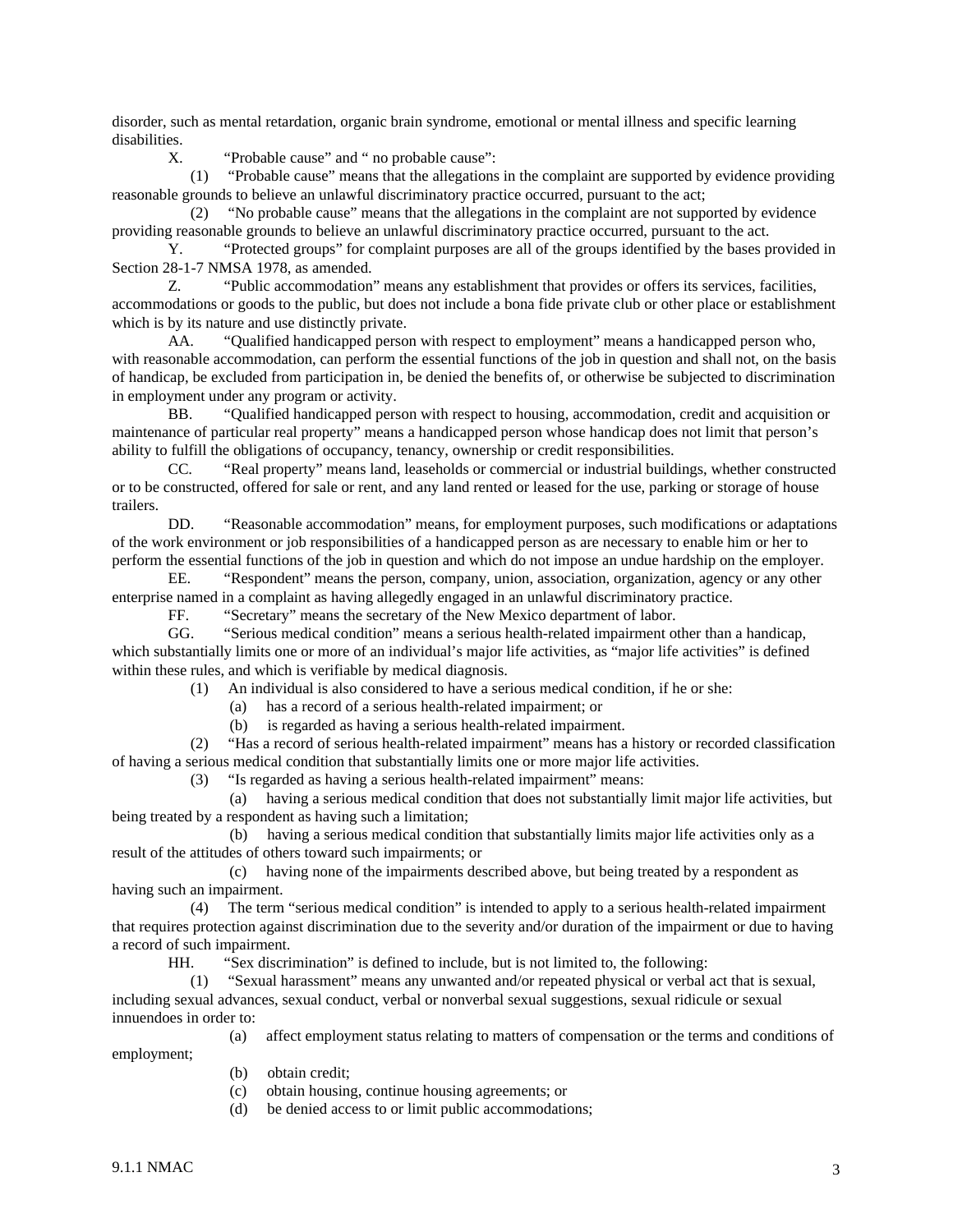(2) "Pregnancy, childbirth, or related medical condition." Women affected by pregnancy, childbirth or related medical conditions shall be treated the same as other persons who are temporarily disabled for all employment-related purposes, including receipt of benefits under fringe benefit programs. Further, women affected by pregnancy, childbirth or related medical conditions shall be treated the same as other persons who are temporarily disabled in the areas of credit, housing and public accommodations.

 (3) "Marital status" means rules restricting persons because of their marital status which do not apply equally to the opposite sex with the same status.

II. "Unlawful discriminatory practices" means those unlawful practices and acts specified in Section 28-1-7 NMSA 1978, as amended.

[9/1/98; Recompiled 10/01/01]

# **9.1.1.8 FILING A COMPLAINT:**

A. Persons who may file a complaint:

 (1) Any person claiming to be aggrieved by an unlawful discriminatory practice may by himself or herself, or through his or her legally authorized representative, make and sign a complaint and file said complaint with the division. An amendment to a complaint may be filed at any time prior to the director making a determination; provided that the amendment is timely and jurisdictional.

 (2) Any member of the commission who has reason to believe that an unlawful discriminatory practice has occurred may make, sign and file a written complaint with the division, on behalf of a complainant. The complaint must state the facts which gave the member of the commission reason to believe that an unlawful discriminatory practice has occurred.

B. Time limit for filing:All complaints and amendments to complaints shall be filed with the division within 180 days after the last alleged act of unlawful discrimination was committed.

C. Form of complaint:

 (1) The complaint of any person claiming to be aggrieved or the complaint of a commissioner who has reason to believe an unlawful discriminatory practice has occurred shall be in writing on an HRD Charge of Discrimination form, on an EEOC form 5 or on such other form as the human rights division may deem acceptable. A sample form is attached to these rules as Appendix A [9.1.1.18 NMAC]. The complainant may be assisted by the staff of the human rights division in preparing his or her complaint.

(2) A relief requested form shall be signed by the complainant and made part of the investigative file.

D. Contents of the written complaint: Each complaint shall contain:

(1) the name and current address of the complainant;

(2) the name and address of the respondent;

 (3) a short and plain statement describing the occurrence of an unlawful discriminatory practice, by which complainant alleges he or she was aggrieved. This description is to include:

- (a) a brief statement of the general nature of complainant's claim, set out without detail;
- (b) an identification of the particular provision of law upon which complainant bases his claim;

and

(c) the time, place and nature of the occurrence alleged to be an unlawful discriminatory

practice;

 (4) the factual basis or grounds supporting complainant's allegation that he or she was aggrieved by an unlawful discriminatory practice; and

(5) the signature of the complainant and the date of signing.

E. Complainant's affidavit accompanying the complaint:The complainant shall prepare and submit an affidavit to accompany the complaint. The complainant's affidavit shall describe in detail the alleged unlawful discriminatory practice and shall include the names and telephone numbers of possible witnesses. The complainant shall sign the affidavit and thereby swear or affirm that the information provided is true and correct.

F. Manner of filing the complaint:

(1) The complaint must be delivered to the division either by personal delivery or by mail.

 (2) The complaint shall be deemed filed as of the date it is received at the division office. For the purpose of complying with the filing time limit of one hundred eighty (180) days, as provided in Subsection A of Section 28-1-10 NMSA 1978, as amended, a complaint which is first filed with any duly authorized civil rights agency holding a work sharing agreement or memorandum of understanding with the division shall be deemed to have been filed with the division as of the date on which the complaint was first filed with any of these agencies.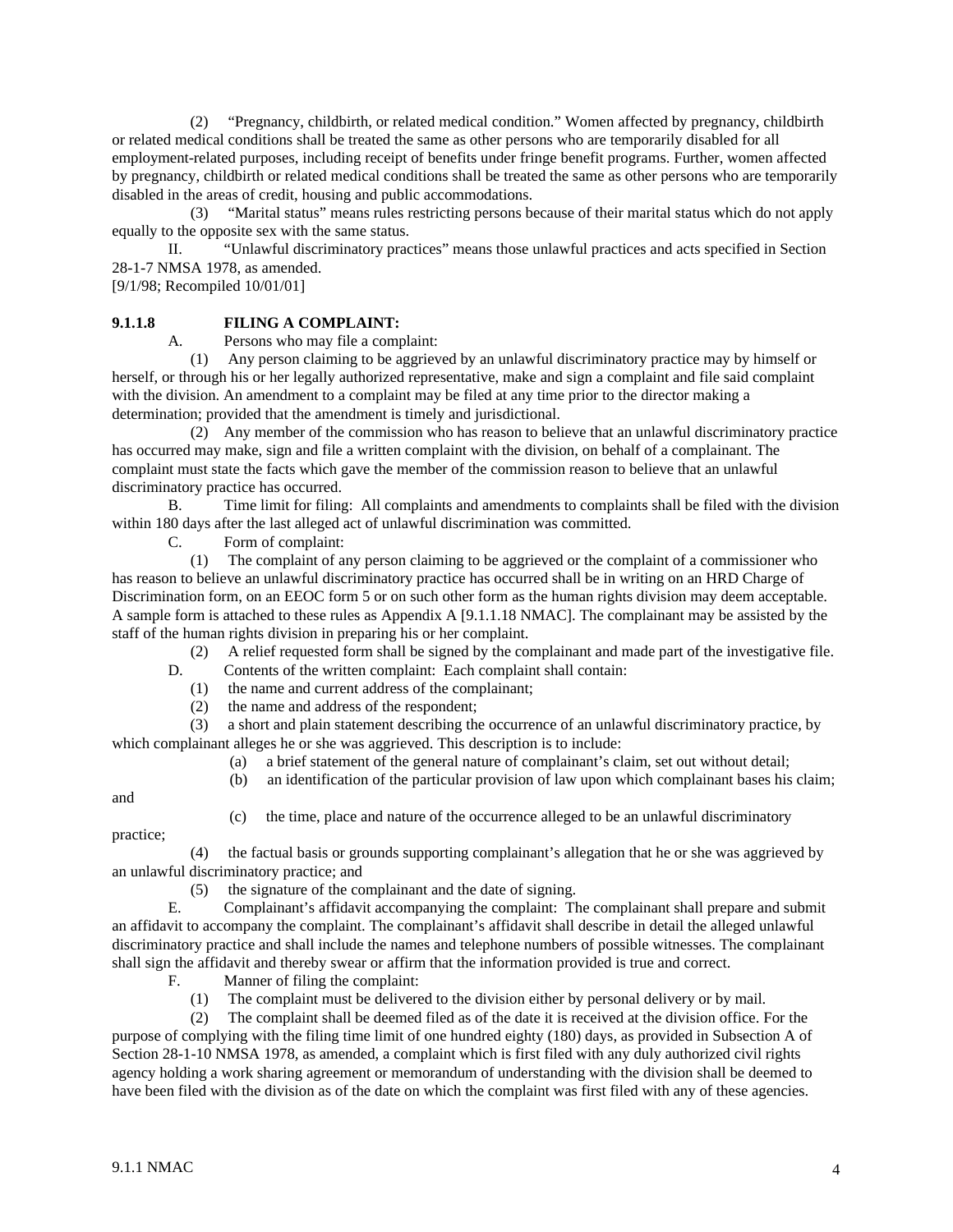(3) When the complaint is received at the division office, the person accepting the complaint shall stamp the complaint with the date it is received.

G. Jurisdiction:

 (1) At the time of filing, the director shall determine initially whether the allegations in the complaint sufficiently state a claim under the act, so that the division may proceed with the investigation. During the investigation, the director may also determine, based upon the facts established, whether the division has jurisdiction of the complaint.

 (2) If at the time of filing or at any subsequent time it is determined that there is a lack of jurisdiction, the complaint shall be dismissed. The complainant shall be promptly notified of the dismissal by certified mail with return receipt requested. The respondent shall be notified of the dismissal by regular mail.

 (3) When a serious medical condition is alleged in the complaint, the complainant must offer evidence of the serious medical condition during the course of the investigation. Evidence documenting a serious medical condition may be provided by the written certification of a physician or other appropriate medical authority, or by the written verification of a witness with direct observation of a clearly visible health-related impairment.

H. Notice to respondent:Upon the filing of a complaint or amendment, the division shall, within ten days, furnish the respondent with a copy thereof by certified mail, return receipt requested. The respondent will be required to respond and submit documents requested within 30 days of receipt of a complaint. The response time may be extended for good cause by the director, pursuant to division policy.

Withdrawal or dismissal of the complaint and requests to reopen the case.

 (1) The complainant may withdraw the complaint, an amendment thereto or supplemental complaints at any time by signing a letter requesting dismissal of the complaint and submitting it to the director, or by signing a withdrawal form provided by the division and submitting it to the director.

 (2) In the event that the complainant cannot be contacted for a 30 day period at his or her last known address or forwarding address, or in the event that the complainant refuses to cooperate with the division, the director shall dismiss the complaint without prejudice and administratively close the case.

 (3) Requests for reopening a case will be made to the director based on the specific situation. The complainant must establish good cause to reopen the case. The director shall consider all circumstances relative to the request and determine whether the request is jurisdictional and timely made and whether good cause has been shown establishing reasonable grounds for reopening the case. The complainant and the respondent will be notified in writing, when the director decides whether he or she will reopen the case.

 (4) In the event of a withdrawal or closure of a complaint, the director shall promptly notify the respondent of such action by mail, provided that the respondent has been notified of the complaint.

J. Request for director's order of nondetermination:

 (1) One hundred and eighty days after the division's receipt of a complainant's complaint, a complainant who seeks to remove the complaint from the division and pursue the complaint in district court may request and shall receive from the director an order of nondetermination.

 (2) The director's order of nondetermination may be appealed to the district court, pursuant to the provisions of Section 28-1-13 NMSA 1978, or as these provisions may otherwise be amended. The director's order of nondetermination shall be deemed a final order of the commission for purposes of appeal, pursuant to Section 28- 1-13 NMSA 1978.

[9/1/98; Recompiled 10/01/01]

# **9.1.1.9 INVESTIGATIONS AND ALTERNATIVE DISPUTE RESOLUTION (ADR):**

A. As a part of the investigative process, the director may require a fact-finding conference and/or onsite investigation with the parties prior to a determination on a complaint of discrimination. The conference is primarily an investigative forum intended to define the issues, to determine which elements are undisputed, to resolve those issues that can be resolved and to ascertain whether there is a basis for mediation or conciliation of the complaint.

B. The division's authority to investigate a complaint is not limited to the procedure outlined in Subsection A of this section.

C. Prior to an investigation, the director will invite the parties to engage in mediation or conciliation discussions. Should mediation or conciliation be reached, the terms shall be reduced to writing in a settlement agreement and will be signed by the parties. If a settlement agreement is signed, no determination will be issued by the director. The director shall dismiss the complaint upon receipt of the settlement agreement and the complainant's written request for dismissal of the complaint.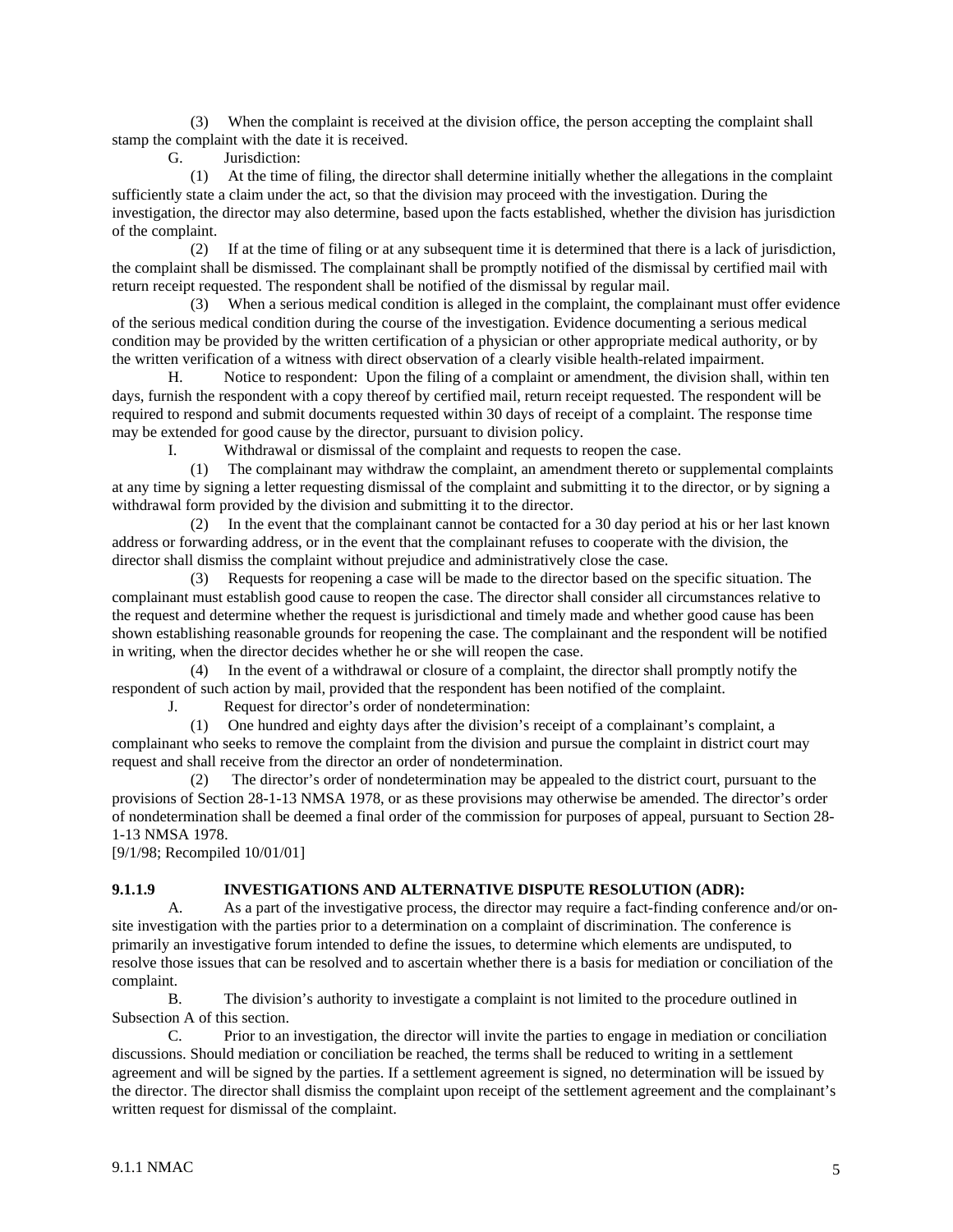D. Failure of the respondent or the complainant to abide by a settlement agreement will require the director to either continue the investigation and make a determination, or request the attorney general to secure enforcement.

[9/1/98; Recompiled 10/01/01]

#### **9.1.1.10 DIRECTOR'S DETERMINATION OF PROBABLE CAUSE OR NO PROBABLE CAUSE:**

A. Before a determination is issued, the director may order a reinvestigation of any complaint.

B. After an investigation is completed, the director will issue a determination, unless the director has received written notification from the parties that a settlement agreement between the complainant and the respondent has been signed by the parties and the director has received a written request, signed by the complainant, for an order dismissing his or her complaint because settlement has been reached.

C. If the director determines that no probable cause exists, the director shall dismiss the complaint and notify the parties of the dismissal. The complainant will be notified by certified mail, return receipt requested, and the respondent will be notified by regular mail. Upon dismissing the complaint, the director will advise the complainant of his or her right to appeal the determination in district court within 30 days after receipt of the determination.

D. If the director determines that probable cause exists, the director will attempt to conciliate the matter. Both parties will be notified of the determination by certified mail, return receipt requested. If conciliation attempts fail, the director shall have a commission complaint issued, setting the matter for hearing before the commission; provided that the complainant has not requested a waiver of right to hearing pursuant to Subsection J of Section 28-1-10 NMSA 1978.

[9/1/98; Recompiled 10/01/01]

# **9.1.1.11 PROCEDURES FOLLOWING A PROBABLE CAUSE DETERMINATION: WAIVER**

**REQUEST, CONCILIATION AND HEARING PREPARATION:** Following a probable cause determination, the case will proceed with conciliation attempts and with the parties' preparation for a commission hearing, unless the complainant has sought a waiver to pursue a trial in district court, in lieu of a commission hearing.

A. Waiver requests for district court trial in lieu of commission hearing:

 (1) Within 60 days of service of the director's determination of probable cause, the complainant may make a written request to the director for a waiver of complainant's right to a commission hearing and seek a trial de novo in district court, pursuant to Subsection J of Section 28-1-10 NMSA 1978, as amended.

 (2) The director shall approve a waiver request which is timely made and shall serve notice of the waiver upon the complainant and the respondent. The director's issuance of a waiver notice shall be deemed a final order of the commission for the purpose of appeal, pursuant to Section 28-1-13 NMSA 1978, as amended.

 (3) Within 30 days from the date of service of the waiver notice, the complainant may request a trial de novo, pursuant to Section 28-1-13 NMSA 1978, as amended.

B. Conciliation:

 (1) The director will attempt to achieve a satisfactory adjustment of the complaint by means of conciliation with the complainant and the respondent.

 (2) If conciliation attempts are successful, the parties shall prepare and sign a written settlement agreement. When the complainant and the respondent have executed a written settlement agreement by signing it, they shall provide the director with written notification that a settlement agreement between the parties has been executed. At the same time, the complainant shall also submit a written request, signed by the complainant, for the dismissal of the complaint. The execution of a settlement agreement does not imply that an unlawful discriminatory practice has occurred.

 (3) If a settlement agreement is reached between the complainant and the respondent through division mediation, the executed settlement agreement shall be forwarded to the director and will serve as the parties' written notification to the director of the executed settlement agreement. The complainant shall also submit to the director a written request, signed by the complainant, for dismissal of the complaint.

 (4) Once the director has received the parties' written notification that a settlement agreement has been executed and has received the complainant's written request for dismissal of the complaint, the complaint will be dismissed and the case will be administratively closed. The parties will be provided with notice by mail of the dismissal of the complaint and the administrative closure of the case.

 (5) Failure by the respondent or the complainant to abide by an executed settlement agreement will require the director to request the attorney general to secure enforcement.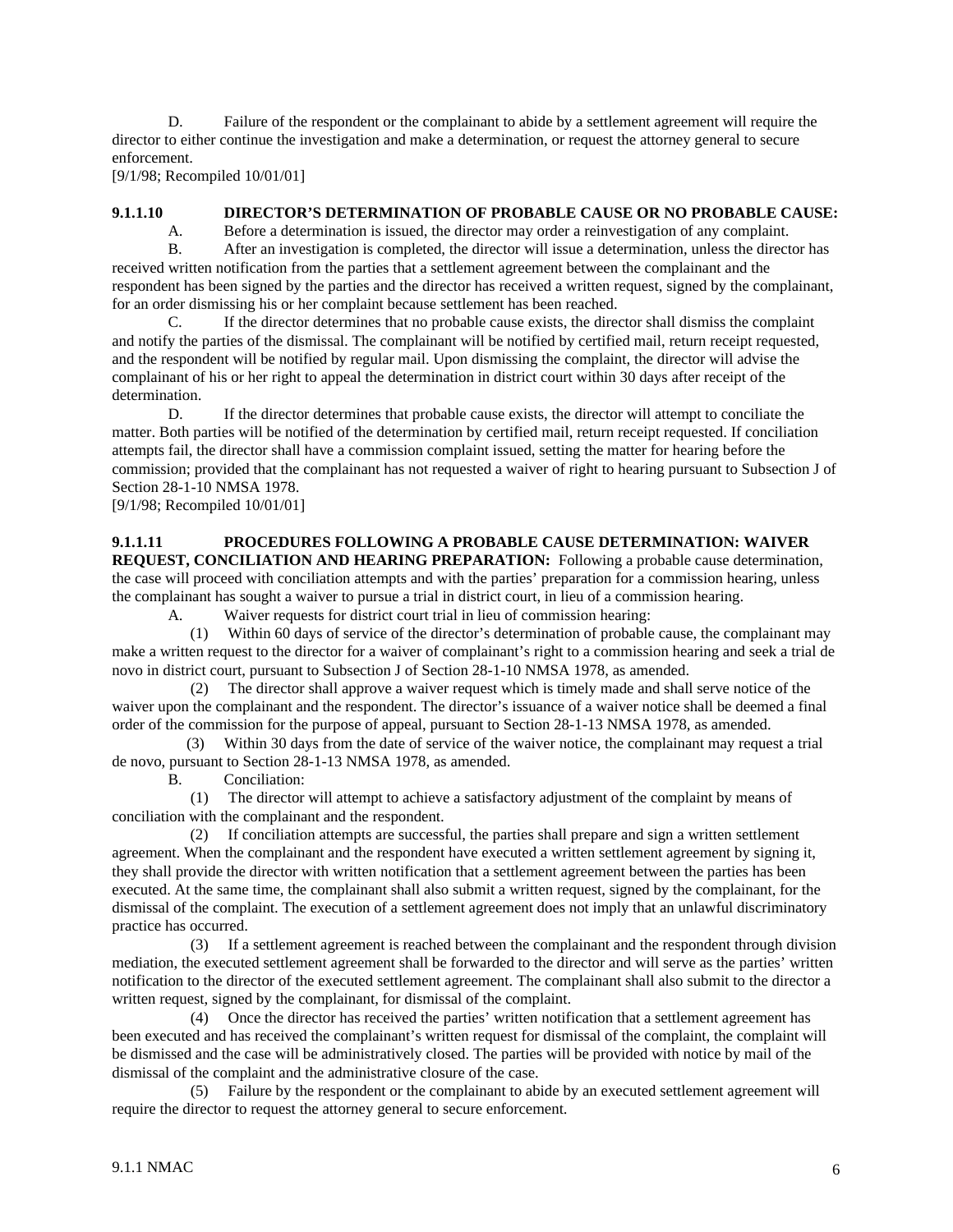(6) Failure of the complainant to accept full relief, pursuant to an executed settlement agreement, may result in the case being administratively closed and the complaint being dismissed.

 (7) If conciliation attempts are not successful or if, in the opinion of the director, an informal conference cannot result in conciliation, the director will have a commission complaint issued setting the matter for hearing before the commission.

C. Hearing preparation:

(1) Time limits:

 (a) Unless the complaint has already been dismissed or a satisfactory adjustment of the complaint has been reached, a commission complaint will be issued on behalf of the complainant within one year of the complainant's filing of a complaint with the division, as provided in Subsection G of Section 28-1-10 NMSA 1978 of the New Mexico Human Rights Act, or as such time limit may be otherwise amended by law.

 (b) A hearing date will be set not more than fifteen days or less than ten days after service of the commission complaint, pursuant to Subsection F of Section 28-1-10 NMSA 1978 of the New Mexico Human Rights Act, or as such provision may be otherwise amended by law.

(2) Case preparation for commission hearing:

 (a) Case presentation: Each party is responsible for preparing its case for presentation to the commission at hearing. Each party may represent himself or herself at hearing or may be represented by an attorney or another qualified representative.

(b) Evidence:

 (i) Each party, either in person or through its attorney or other representative, may present evidence in support of its case at hearing, by calling witnesses to testify and introducing exhibits. Each party, either in person or through its attorney or other representative, may examine and cross-examine witnesses.

 (ii) Any materials or information contained in the division investigative files are not before the commission or the hearing officer at hearing, unless a party has obtained these materials before the time of hearing and seeks to introduce them as evidence at the hearing. Once a commission complaint is issued and the matter is set for hearing, the materials generally before the commission or the hearing officer are the commission complaint and the notice of hearing.

 (iii) A party's preparation for hearing should include, but is not limited to: determining what evidence a party intends to present at hearing; identifying the witnesses whom a party wishes to call at hearing; verifying the witnesses' availability to appear at hearing; determining whether subpoenas will be needed to secure the witnesses' appearance at hearing, requesting issuance of subpoenas and subpoenas duces tecum, if needed; arranging for service of subpoenas; identifying materials to be introduced as exhibits through witness testimony; obtaining the materials to be introduced as exhibits; and preparing exhibits for presentation at hearing.

(3) Exhibit requirements:

 (a) Marking to identify exhibits: Each party shall have its exhibits marked for identification before the hearing. Complainant's exhibits shall be marked with numbers, for example: EXHIBIT 1, EXHIBIT 2, etc. Respondent's exhibits shall be marked with alphabetical letters, for example: EXHIBIT A, EXHIBIT B, etc. Identification of an exhibit is to be placed on the lower right corner of the first page of each exhibit, if there is space available. If space is not available on the lower right corner, identification should be placed on the first page of the exhibit, at the top or bottom of the page where space is available. The identification number or letter of an exhibit shall remain the same, whether the exhibit is accepted or rejected. Separate documents, photographs, papers and other written or printed instruments shall each be given a separate exhibit number or exhibit letter. An exhibit consisting of more than one page shall be fastened, and each page shall be numbered.

 (b) Number of copies: The original and six copies of each exhibit shall be provided at the commission hearing. The original is filed with the hearing clerk, and four copies are retained by the commission for commission purposes. The two remaining copies include one copy for the opposing party and one copy for the witness testifying.

 (c) Large exhibits: The use of large charts and diagrams, models and other bulky items for illustrative purposes is permitted. The introduction of such large items in evidence is discouraged. Exhibits offered in evidence should be limited to 8.5 x 11 inches, or capable of being folded and placed in 8.5 x 11 inch envelopes, unless otherwise necessary for adequate presentation of evidence.

(4) Witness identification:

 (a) Request for identity of witnesses: Prior to the hearing any party is entitled to obtain and may request from another party witness information, to the extent that it is known, unless a protective order is issued to protect such information from disclosure. The following information may be requested: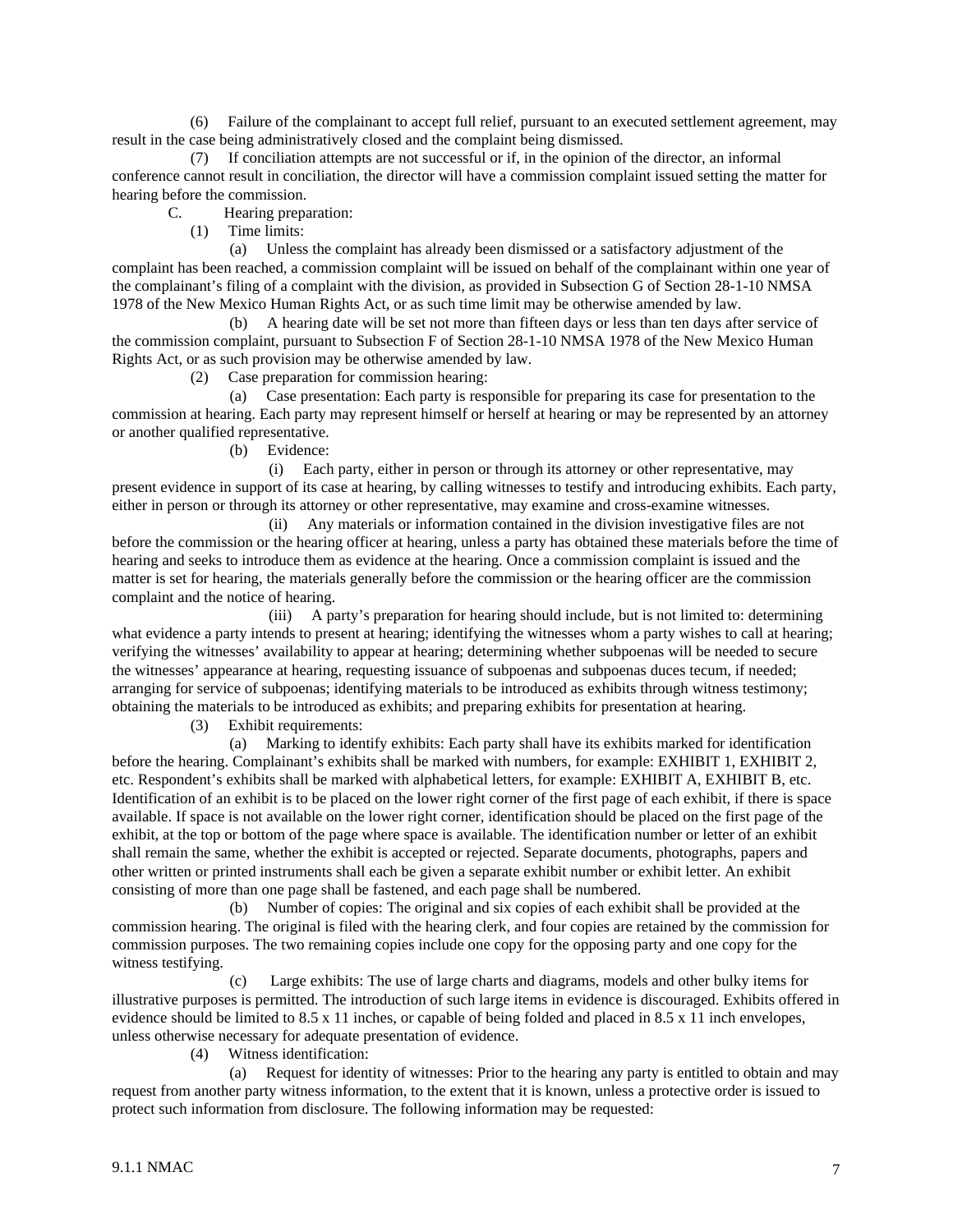(i) the names and addresses of witnesses whom a party anticipates may be called to

testify at the hearing;

- (ii) the relationship, if any, of each witness to the party intending to call the witness; and
- (iii) a brief description of the general subject matter about which the witness is

anticipated to testify.

 (b) The witness information specified above need not be provided as to any officer, employee or agent of the party from whom the witness information is requested, unless the party responding to the request intends to call the officer, employee or agent to testify at the hearing.

 (c) Response to request for identity of witnesses: A party's request for the identity of witnesses shall be answered within ten days of service, unless otherwise ordered by the commission or the hearing officer, upon a motion for a protective order and a showing of good cause.

 (d) Protective order: Upon a motion for a protective order and upon a showing of good cause, the commission or the hearing officer may grant a motion for a protective order and issue an order to protect such witness information from disclosure. If the motion for a protective order is denied, the requested information shall be disclosed.

(5) Subpoenas and subpoenas duces tecum:

 (a) The commission, through the director, may issue subpoenas commanding the appearance and testimony of witnesses at the hearing. The commission, through the director, may also issue subpoenas duces tecum commanding the appearance of witnesses and their production of certain specific documents or other items at the hearing.

 (b) The commission may issue subpoenas and subpoenas duces tecum upon the request of a party to the proceeding.

 (c) Service of the subpoenas and subpoenas duces tecum shall be made by the requesting party, in the same manner as prescribed by law for civil actions in the district courts of the state of New Mexico.

 (d) The cost of service and witness and mileage fees for all hearings shall be borne by the party at whose request the subpoenas and the subpoenas duces tecum are issued. The fees paid, therefore, shall be the same as those paid by the district courts of the state of New Mexico.

 (e) Requests for subpoenas or subpoenas duces tecum will be submitted to the director no later than seven working days prior to the hearing date.

(6) Filing, service and form of documents submitted by parties:

 (a) Filing of documents: Except as otherwise provided, a party shall file the originals of all documents served in the proceeding with the hearing clerk at the human rights division in Santa Fe, New Mexico. A party shall also serve copies thereof upon all other parties. Service shall be attested by a certificate of service, indicating the date of service, the means of service, who was served and by whom service was made.

 (b) Service of documents: Except as otherwise provided, all documents shall be served in person or by mail. If service is by mail, three days shall be added to time allowed by these rules for filing of a responsive document.

 (c) Form of motions, requests and other documents submitted to the commission: Unless otherwise provided by these rules or by order of the hearing officer, all documents, except exhibits, shall comply with the following requirements:

(i) documents shall be prepared on 8.5 x 11 inch white paper;

 (ii) the first page of each document shall contain a centered heading, a caption beginning at the left margin which designates the parties and the case number, and a descriptive title identifying the nature and purpose of the document, as follows:

#### BEFORE THE HUMAN RIGHTS COMMISSION OF THE STATE OF NEW MEXICO

| (Name of Complainant), |  |  |
|------------------------|--|--|
|------------------------|--|--|

Complainant,

v. HRD No. \_\_\_\_\_\_\_\_\_\_\_\_\_\_

(Name of Respondent), Respondent,

## [DESCRIPTIVE TITLE OF THE DOCUMENT]

(7) Motions:

 (a) General matters: All motions, except those made orally during the hearing, shall be in writing, shall state the grounds for the motion, and shall specify the relief sought. The commission or the hearing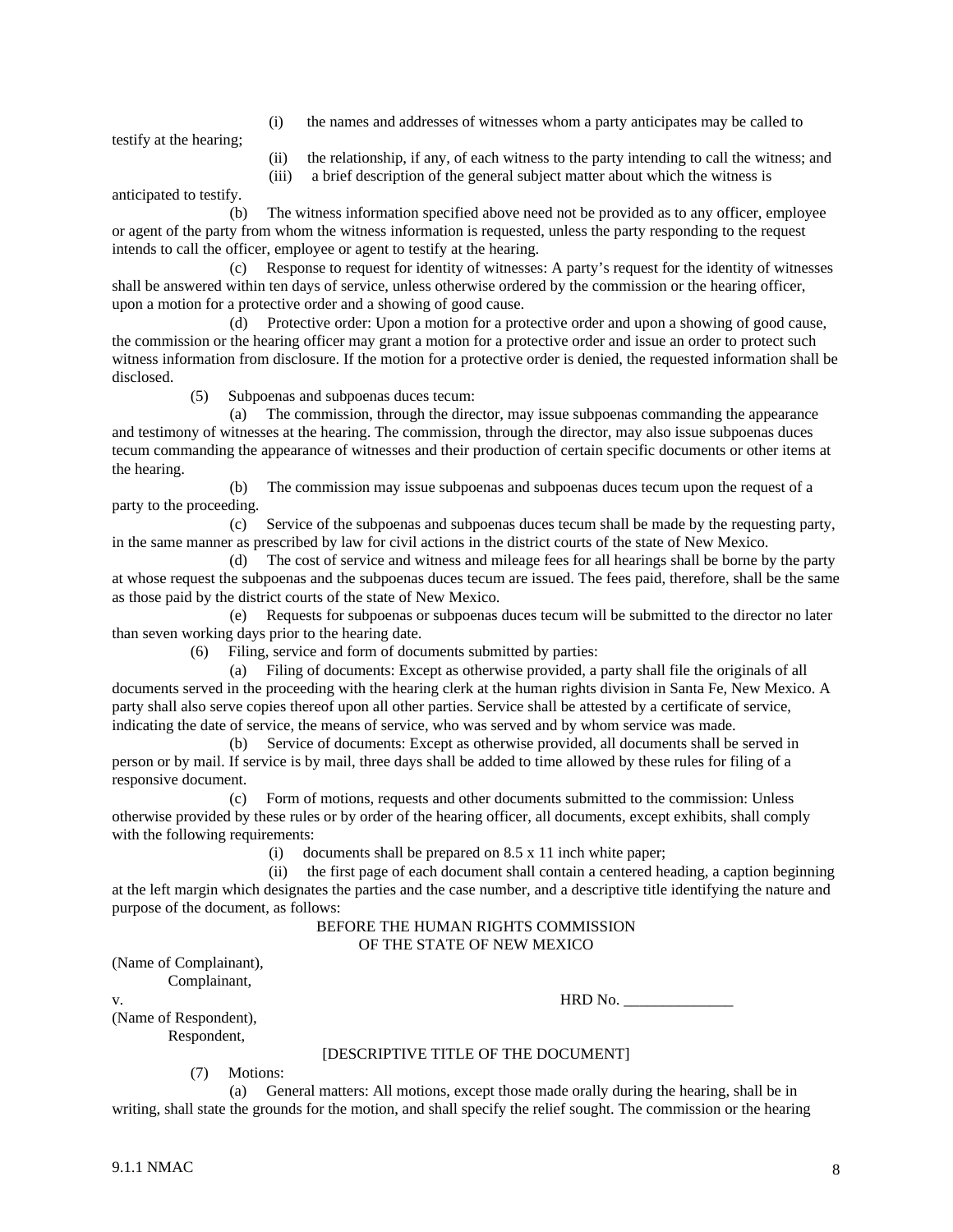officer may direct that an oral motion made at hearing shall be made in writing, stating the grounds for the motion and specifying the relief sought. If the motion relies upon facts which are not in the hearing records, each motion shall be accompanied by an affidavit, certificate or other evidence relied upon. Motions shall be filed and served, as provided in these rules for the filing and service of documents.

 (b) Unopposed motions: An unopposed motion shall state that the concurrence of all other parties was sought and granted. With an unopposed motion, the moving party shall also submit a proposed order, approved by all parties, for the commission's or the hearing officer's consideration.

 (c) Opposed motions: Any opposed motion shall state that concurrence was sought and denied, or shall state why concurrence was not sought. An opposed motion shall be accompanied by a memorandum brief in support of the motion. A moving party failing to submit a memorandum brief with an opposed motion shall be deemed to have waived any objection to denial of the motion.

 (d) Response to motions: Any party upon whom an opposed motion is served shall have ten days after service of the motion to file a response unless the commission or the hearing officer directs otherwise. A non-moving party who fails to file a response within that period or within any extension of time granted by the hearing officer shall be deemed to have waived any objection to the granting of that motion.

 (e) Decisions: All motions shall be decided by the commission or the hearing officer without a hearing, unless the commission or the hearing officer orders otherwise. Any party may submit a written request for a commission order granting a hearing on a motion.

 (8) Issuance of documents by the commission or the hearing officer:All documents issued by the commission or the hearing officer shall be filed with the hearing clerk. As soon as is practicable or otherwise provided by law, the hearing clerk shall serve copies of the documents upon all the parties in person or by first-class mail.

(9) Statement of intent to present evidence at hearing:

 (a) Filing requirement: No later than five days prior to the hearing, each party shall file with the hearing clerk an original and four copies of the party's statement of intent to present evidence at the hearing. Each party shall also serve a copy of this statement on all parties of record.

(b) Content of statement: The statement of intent to present evidence shall include:

(i) the name of the party filing the statement;

 (ii) a witness list, including the name of each witness who will testify at hearing and an estimate of the length of time required for the direct testimony of each witness named; and

(iii) a list of the exhibits, if any, to be offered into evidence at the hearing.

 (c) Modifications to witness list or exhibit list after filing of statement of intent: If there are any modifications to a party's witness list or exhibit list after filing the statement of intent to present evidence, the party shall provide its modified witness list or exhibit list to the commission and all parties of record before the hearing or at the hearing.

[9/1/98; Recompiled 10/01/01]

# **9.1.1.12 COMMISSION HEARING:**

A. Issuance of commission complaint:

 (1) If after a probable cause determination, efforts at conciliation have failed or, in the opinion of the director, an informal conference cannot result in conciliation, the commission shall issue a written complaint in its own name, on behalf of the complainant, against the respondent. The commission shall set forth the alleged discriminatory practice, the section of the Human Rights Act [Chapter 28, Section 1 NMSA 1978] alleged to have been violated and the relief requested.

 (2) The commission complaint shall require the respondent to answer the allegations of the commission complaint by appearing at a hearing before the commission on the date, time and place specified in the commission complaint. The respondent may also file a written answer to the commission complaint.

 (3) The commission complaint shall be served on the complainant and the respondent or their legal representatives by certified mail, return receipt requested. Such complaint shall advise the respondent that failure to appear at the hearing may result in the entry of a judgment or order against the respondent.

 (4) The complainant shall review the commission complaint and verify that the complaint sets forth the discriminatory practice that is alleged to have occurred. Any motion by the complainant to amend the commission complaint should be made as soon as possible and in advance of the hearing. If a motion to amend the complaint is made on the day the hearing is set to commence, the commission may allow the respondent additional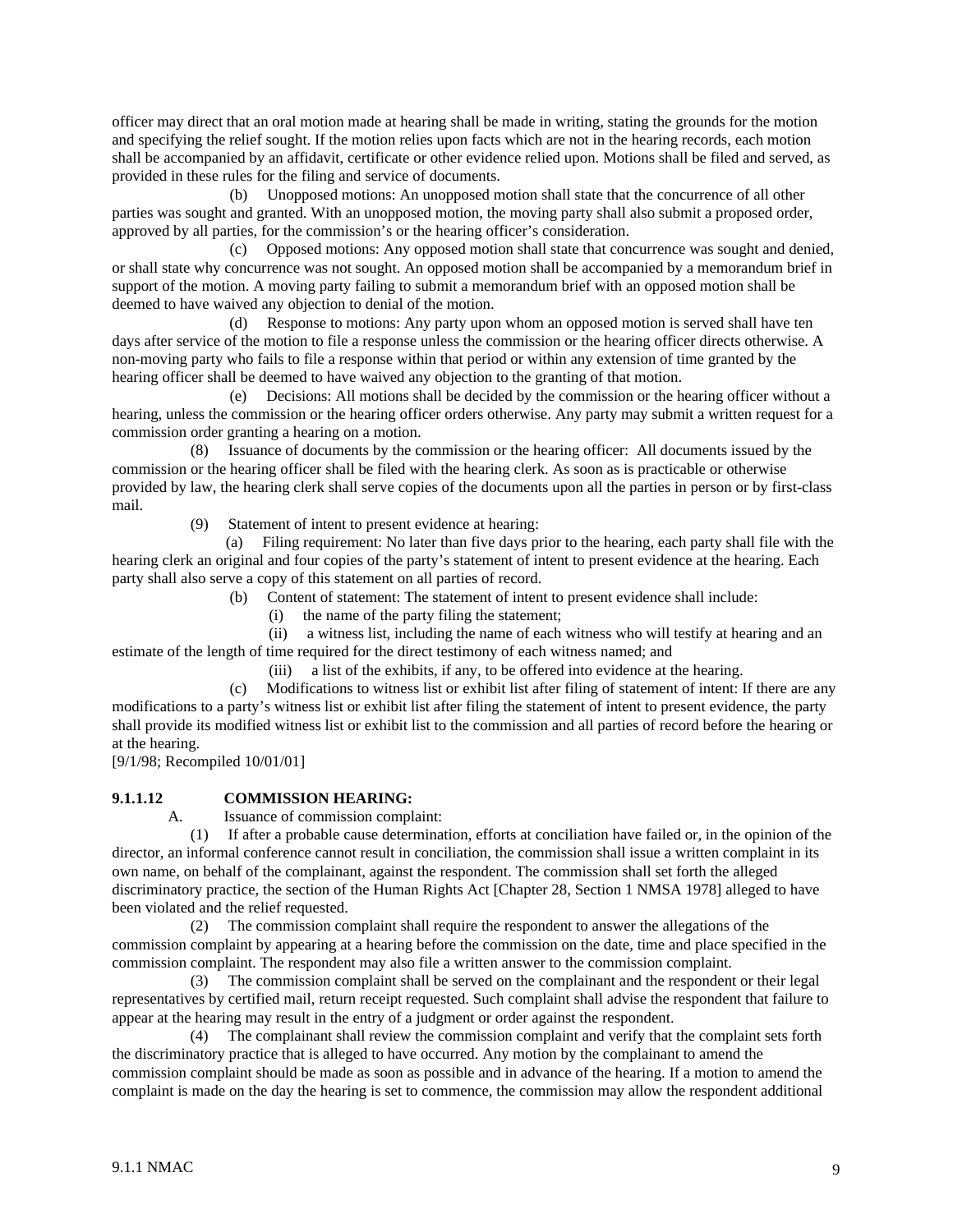time to prepare. The commission will not allow an amendment to the complaint which alleges a discriminatory practice that was not raised and investigated at the division level.

B. Scheduling the hearing:

 (1) Hearing date:The hearing clerk in coordination with the commission, the hearing officer and the parties, shall schedule a hearing date which shall not be more than fifteen (15) nor less than ten days after service of the complaint.

 (2) Location of hearing: Such hearings shall be held in the county where respondent is doing business or where the alleged discriminatory practice occurred.

 (3) Hearing mode:A hearing may be scheduled to be heard by a three-member panel of commissioners or a single hearing officer.

- (4) Notice of hearing:Promptly after scheduling the hearing, the hearing clerk shall:
	- (a) serve a copy of the written commission complaint and notice of hearing upon each party;
	- (b) send copies of the notice of hearing, with a request for publication, to at least one

newspaper of general circulation in the state; and

 (c) file the following documents in the official case file: a copy of the commission complaint; a copy of the notice of hearing with affidavits of publication attached; and documentation of how and when the commission complaint and the notice of hearing was served on the parties.

C. Hearing procedures:

(1) Appearance and representation:

 (a) The complainant shall be present at the hearing, may present testimony or evidence and may be represented by an attorney or other representative. The complainant or complainant's representative shall present the case supporting the complaint at hearing.

 (b) If the complainant does not appear at the hearing after proper notice has been served, the complaint may be dismissed for failure of the complainant to appear and present the complainant's case at hearing as required in Subsections A and C of Section 28-1-11 NMSA 1978, as amended.

 (c) The respondent to a complaint may file a written answer to the complaint, may appear at the hearing, may give testimony and may be represented by an attorney or other representative. If the respondent is an entity, the respondent may designate a person to serve as its representative at the hearing. The respondent, respondent's representative or respondent's counsel may present the case responding to the complaint at hearing.

 (d) Commission counsel may advise the commission during the hearing on legal matters and will assist in the preparation of the findings of fact, the conclusions of law and the order.

 (2) Submission of witness lists, exhibit lists and exhibits at hearing:At hearing, each party shall provide the commission with the original and six copies of each of the following:

- (a) the party's witness list;
- (b) the party's exhibit list; and
- (c) the party's exhibits.

(3) Sequence of the proceeding:

(a) introduction to the proceeding by the presiding commissioner or the hearing officer;

 (b) presentation by each party of the party's witness list and the party's affirmation of readiness to present exhibits;

- (c) consideration of any preliminary matters or motions;
- (d) administration of oath of the parties and the witnesses by presiding commissioner or hearing

officer;

- (e) opening statement by the complainant or the complainant's attorney or other representative;
- (f) opening statement by the respondent or the respondent's attorney or other representative;
- (g) presentation of the complainant's case;
- (h) presentation of the respondent's case;
- (i) closing argument by the complainant or the complainant's attorney or other representative;
- (j) closing argument by the respondent or the respondent's attorney or other representative;
- (k) instructions to the parties as to the schedule for filing findings of fact, conclusions of law,

briefs or other documents with the commission following the hearing; and

(l) final adjournment of the hearing.

 (4) Sequestering witnesses:The commission shall sequester the witnesses from the hearing until the time of their testimony. A complainant or the designated representative for respondent will be allowed to be present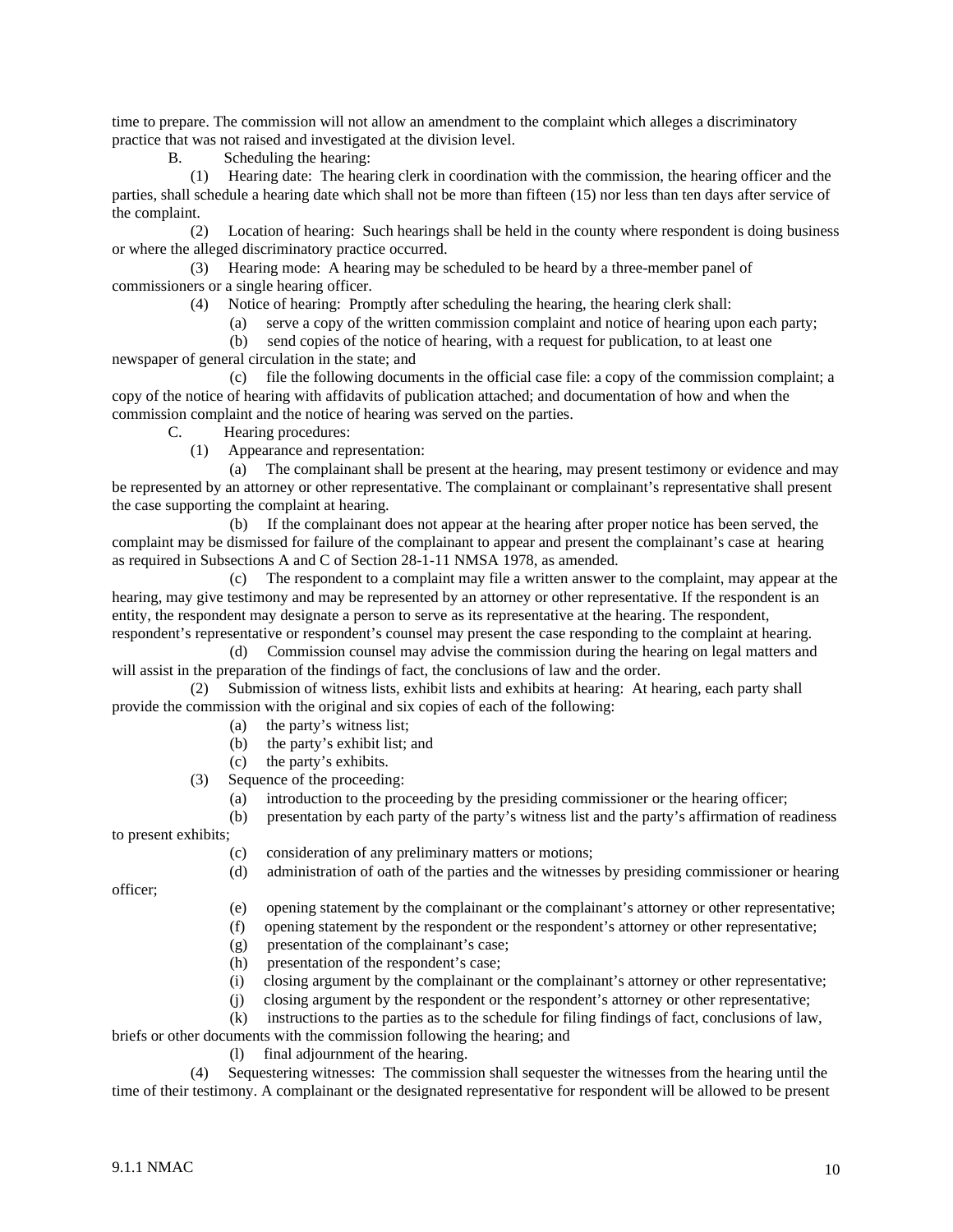throughout the hearing, even though the complainant or the designated representative for respondent may be called to testify.

 (5) Custody of evidence: Evidence introduced as exhibits at the hearing will be retained in the custody of the hearing clerk at the division for commission purposes.

(6) Matters of proof:

(a) Burden of proof: Complainant has the burden of proof.

(b) Standard of proof: The complainant must prove his or her case by a preponderance of the

evidence.

(7) Evidentiary matters at hearing:

 (a) Formal rules of evidence not binding on the commission: The formal rules of evidence governing the courts of law or equity shall not bind the commission or the hearing officer in hearing the evidence, as provided in Subsection D of Section 28-1-11 NMSA 1978, as amended.

 (b) Objections to evidence offered: A party who has an objection to the evidence offered or to procedural matters in the proceeding may raise the objection orally during the hearing. The party raising the objection must state the grounds for the objection. The ruling on the objection, made by the presiding commissioner or hearing officer, shall be made a part of the record. A party's exception to each overruled objection shall be automatic and is not waived by the party's further participation in the hearing.

 (c) Offers of proof: Whenever there is a ruling to exclude the evidence offered, the party offering the evidence may make an offer of proof, which shall be included in the record. An offer of proof for excluded evidence consists of a brief description of the nature of the evidence excluded, the purpose for which it is offered and its relevance to the issues before the commission. An offer of proof for excluded documents or exhibits shall additionally include the insertion into the record of the excluded documents or exhibits. If the commission decides that a hearing officer's ruling to exclude evidence was both erroneous and prejudicial, the commission may consider the excluded evidence and may reopen the proceedings to take such evidence.

 (8) Continuation and adjournment: The presiding commissioner or the hearing officer may continue a hearing from day to day or adjourn it to a later date.

 (9) Improper conduct:The commission may exclude from the hearing room any person who engages in improper conduct.

(10) Closing arguments, briefs and findings of fact and conclusions of law:

 (a) Closing arguments: At the hearing, a party or the party's attorney may present an oral closing argument in support of the party's position. A party may elect to present a written closing argument in place of an oral closing argument. If a party elects to present a written closing argument, it shall be filed with the commission and served on all parties of record within ten calendar days after the final adjournment of the hearing, unless the commission or the hearing officer directs otherwise.

 (b) Findings of fact and conclusions of law: Each party shall submit proposed findings of fact and conclusions of law to the commission within ten calendar days after the final adjournment of the hearing, unless the commission or the hearing officer directs otherwise.

(c) Briefs and answer briefs:

 (i) Briefs: Each party may submit a brief in support of its position, including an argument of how the law applies to the facts in the case. If a party elects to submit a brief, it shall be filed with the commission and a copy served on all parties of record within 10 calendar days after the final adjournment of the hearing, unless the commission or the hearing officer directs otherwise.

 (ii) Answer briefs: When a party has filed a brief, the opposing party may submit an answer brief to the commission and serve a copy on all parties of record within five calendar days of the filing of the brief, unless the commission or the hearing officer directs otherwise.

(d) Attorney fees:

 (i) If the complainant is represented by private legal counsel and seeks to recover attorney fees from the respondent, complainant's counsel is required to submit an attorney affidavit setting forth his or her fees. The attorney affidavit shall be submitted to the commission and a copy served on the respondent within 15 calendar days after the final adjournment of the hearing, unless the commission or the hearing officer directs otherwise. The attorney affidavit shall include an itemization of fees, be signed by the attorney and be notarized.

 (ii) The respondent may submit a written objection, if any, to the attorney fees requested by the complainant. The objection to attorney fees shall be submitted to the commission and a copy served on the complainant within five calendar days after the submission of the attorney affidavit setting forth fees, unless the commission or the hearing officer directs otherwise.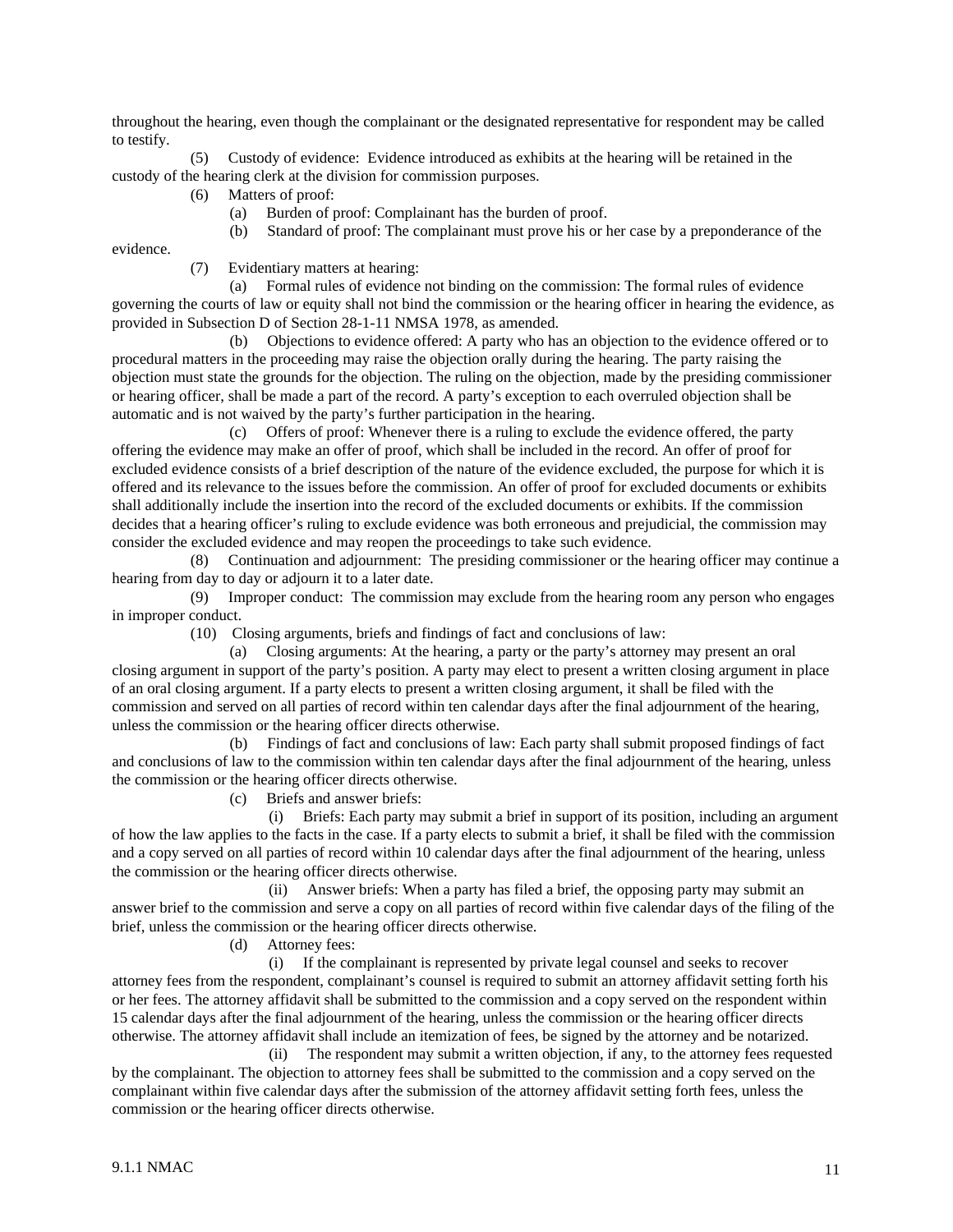(11) Close of the hearing record:The hearing record closes following the final adjournment of the hearing, when the last time set for the submission of all documents to the commission has expired. [9/1/98; Recompiled 10/01/01]

# **9.1.1.13 COMMISSION RULING AND FINAL ORDER:**

A. The final decision and ruling on the merits in each case is reserved to the commission.

B. Where a hearing is before a three-member panel of commissioners, the commission will publicly announce its decision and final order within 30 days, or at such other time as the commission may direct. The decision and final order will be announced orally at a public meeting, for which notice will be given. Within five days thereafter, the commission shall cause a written copy of the decision and final order to be sent by certified mail, return receipt requested, to each party and to the party's attorney, if any, at the address of record for the party and for the party's attorney.

C. Where a hearing is conducted by a hearing officer, the hearing officer shall prepare a written report, setting forth proposed findings of fact, proposed conclusions of law and a recommended action to be taken by the commission, after the last time set for the submission of all documents following the final adjournment of a hearing, or at such other time as the commission may direct. The hearing officer's report shall be submitted for consideration by a review panel, consisting of no more than three commissioners designated by the chairperson. The commission may adopt, modify or reject the findings of fact, the conclusions of law and the recommended action proposed by the hearing officer. The commission's decision and final order will be announced orally at a public meeting, for which notice will be given. Within five days thereafter, the commission shall cause a written copy of the decision and final order to be sent by certified mail, return receipt requested, to each party and to the party's attorney, if any, at the address of record for the party and for the party's attorney. [9/1/98; Recompiled 10/01/01]

# **9.1.1.14 TRANSCRIPTS:**

A. Upon receipt of a notice of appeal, the division will supply as much of the transcript of the record as is requested by the parties or the district court, pursuant to Subsection B of Section 28-1-13 NMSA 1978.

B. All costs of providing the transcript of record on appeal will be paid by the party requesting the transcript. However, nothing in these rules will be deemed as prohibiting an agreement between a complainant and a respondent concerning the cost of providing the transcript on appeal. [9/1/98; Recompiled 10/01/01]

## **9.1.1.15 CONFIDENTIALITY AND PUBLIC RECORDS:**

A. The commission complaint, commission decision and commission orders will be considered public records. Any other information contained within a division investigation file will not be considered public records, except as determined by law. The deliberations of the commission related to a case which the commission is hearing are not part of an open public meeting and are not considered to be public records.

B. These provisions will not be applicable to the request for information about a pending case by the complainant, the respondent or their respective attorneys in that particular pending case prior to hearing. Nor do they apply to the disclosure of necessary information by the division to a representative of any duly authorized civil rights agency holding a work sharing agreement or memorandum of understanding with the division. [9/1/98; Recompiled 10/01/01]

# **9.1.1.16 PROCEDURES FOR FILING AN AFFIRMATIVE ACTION PLAN WITH THE HUMAN RIGHTS DIVISION:**

A. If directed to do so by a prevailing executive order of the governor, all New Mexico state departments, agencies and state institutions of higher learning shall submit an updated affirmative action plan to the division in accordance with the prevailing executive order.

B. If a prevailing executive order of the governor requires submission of an updated affirmative action plan to the division, all state departments and agencies under the provisions of the executive order shall submit their plans no later than July 1st, and state institutions of higher learning shall submit their plans no later than October 1 each year.

[9/1/98; Recompiled 10/01/01]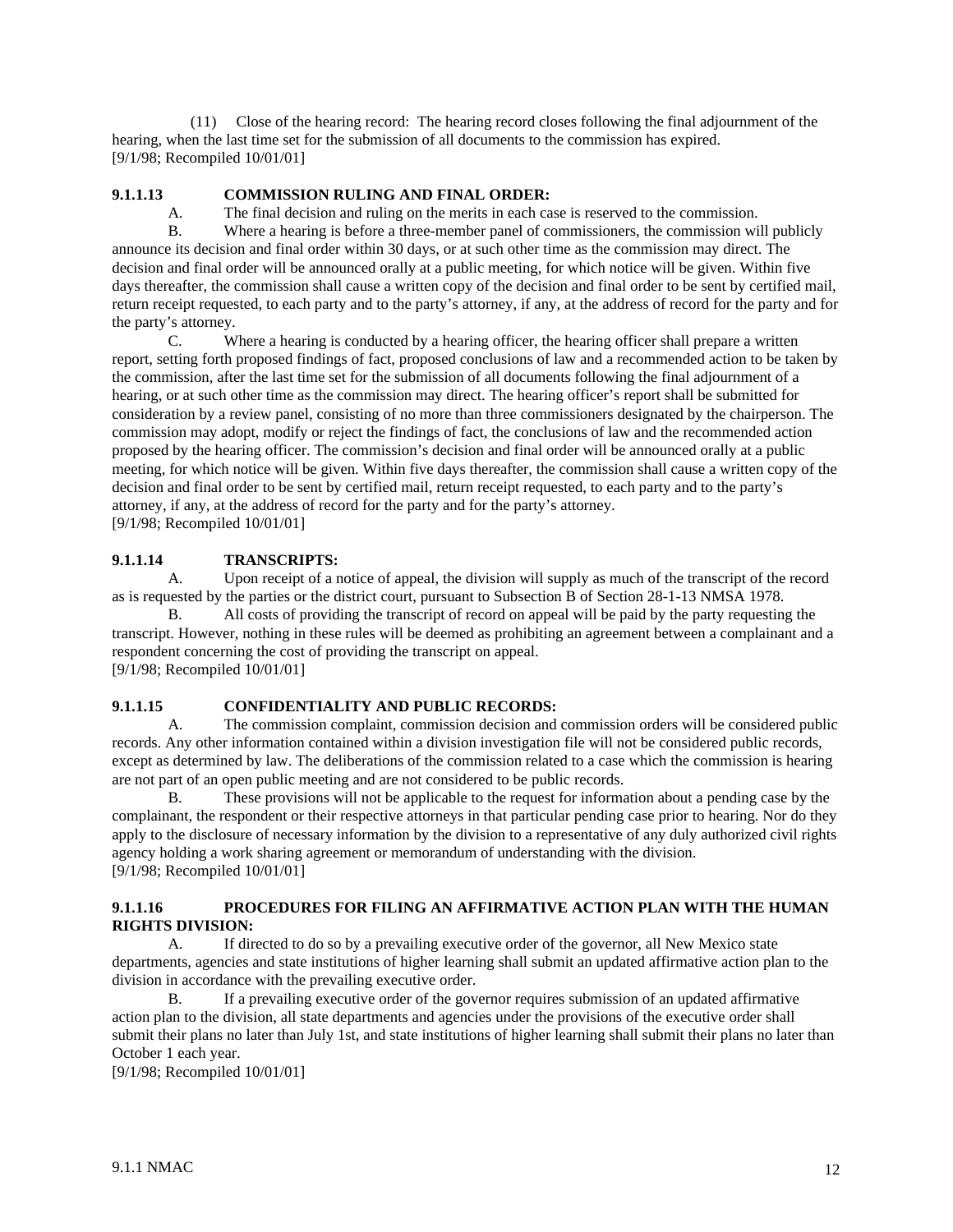#### **9.1.1.17 AFFIRMATIVE ACTION PLAN CONTENTS:** The following items represent standard affirmative action compliance in employment:

A. Equal employment opportunity statement:

 (1) The employer must indicate a positive attitude toward equal employment opportunity and indicate that decisions regarding recruitment, hiring, training, promotion and terms and conditions will be made without regard to race, color, religion, national origin, physical or mental handicap, age, sex, ancestry or serious medical condition, except when one of these criteria is a bona fide qualification for the occupation involved. It will also be regarded as a violation of equal employment opportunity values to use hiring criteria which set up barriers to employment or promotion of qualified persons without a strict foundation in occupational necessity.

 (2) The employer shall take all reasonable steps to ensure the elimination of conduct that results in the harassment of any employee because of race, color, religion, national origin, physical or mental handicap, age, sex, ancestry or serious medical condition.

 (3) The employer's full commitment to the principles of equal employment opportunity should be contained in the policy statement as well as an elaboration of all essential procedures related to the equal opportunity policy.

(4) The employer's civil rights or equal opportunity specialist shall be named in the policy statement.

 (5) The statement must also pledge that all conversations and materials submitted by an employee in the informal grievance process, as well as the employee's identity, shall remain confidential and will not be disclosed to management except by written permission of the complaining party.

(6) The highest ranking official shall sign the policy statement and date it appropriately.

B. Assignment of responsibility:The employer must select qualified staff persons of the facility to be appointed as the civil rights or equal opportunity specialist of the employer's affirmative action program. Among the duties of the civil rights/equal opportunity specialist will be the responsibility to assist in the identification and solution of problems. The employer must give the civil rights/equal opportunity specialist the necessary top management support and staffing to fulfill his or her job duties.

C. Establishment of procedure for disseminating policy:A policy of affirmative action is considered to be of little value unless it goes beyond the words on a piece of paper and is put into effect. The civil rights/equal opportunity specialist is responsible for establishing procedure for disseminating the agency's affirmative action program both within the facility (internally) and outside the facility (externally).

D. Analysis of the utilization of protected groups:The employer must identify those areas within the employer's work force in which protected groups are being underutilized. A utilization analysis is composed of four different parts: a work force analysis; identification of job groups within the facility; an availability analysis; and an underutilization analysis. Each employer must show utilization for each facility according to geographic location within the context of local work force availability. (It is understood that the limitation of data would affect the capacity of an agency to determine specific work force availability with precision.)

E. Establishment of goals and timetables:For each job group in which underutilization of protected groups is found, the employer must set up a system of goals and timetables for correcting the deficiencies. (It is understood that the limitation of data would affect the capacity of an agency to determine specific work force availability with precision.)

F. Identification of problem areas and employment practices with an adverse effect on protected groups:The employer must identify key job titles in which protected groups are under-represented in relation to their known availability in the work force and those employment practices which have an adverse effect on protected groups so as to discourage their employment or full utilization. Employers must study flow recruitment procedures, selection and placement procedures, promotions and transfers, seniority systems and terminations. (It is understood that the limitation of data would affect the capacity of an agency to determine specific work force availability with precision.)

G. Establishment of system for monitoring compliance:The employer is obligated to set up a system of monitoring to determine if the affirmative action program is working and, if not, why not. The division may require periodic reviews of the agency and/or employer's affirmative action program.

H. Establishment of system of record keeping in preparation for compliance review:At any time during the initial stages of review or at any time in subsequent stages, the employer will be asked to supply the human rights division staff with certain records such as applicant flow data, hiring records and records of termination and demotion. The employer must devise a system by which this information can be compiled for use as needed.

I. Grievance: The grievance procedure is an internal process whereby employees may file complaints, including allegations of discrimination, to an impartial party or parties without fear of reprisal. Findings